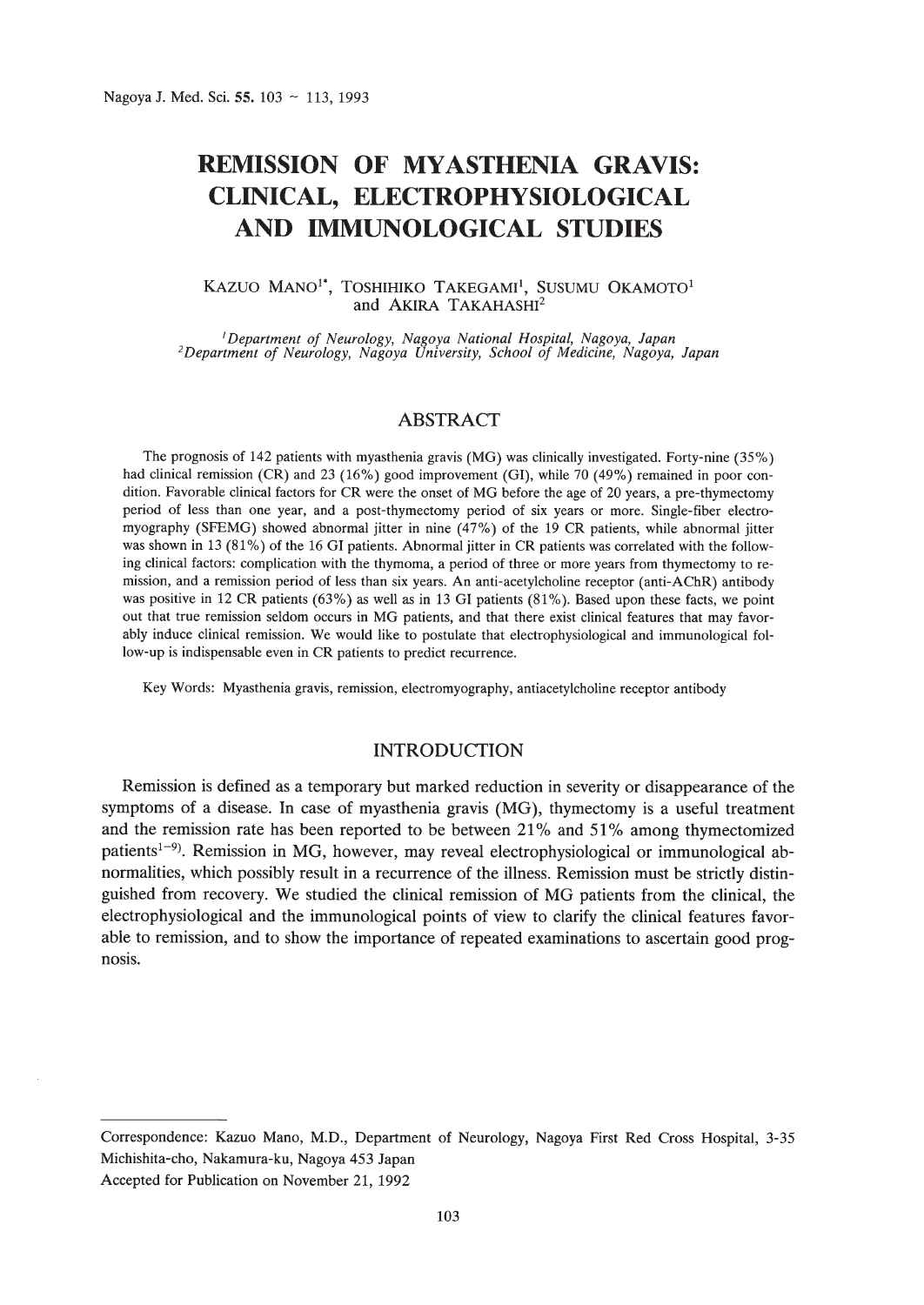# PATIENTS AND METHODS

*Patients* We studied a series of 142 patients with MG treated in the Department of Neurology, Nagoya National Hospital, and who were followed up for two years or more. The clinical features of the patients are shown in Table 1. Their clinical courses were observed for two to 15 years (with an average of 9.2 years).

The prognosis was classified into three groups according to the criteria described below:

Clinical remission  $(CR)$  - a condition in which myasthenic symptoms have not been identified for 20 months or longer after the active stage, thus allowing patients to have a normal life without medication.

|                                         | Total | $CR^a$         | GI <sub>p</sub> | PI <sup>c</sup>   |
|-----------------------------------------|-------|----------------|-----------------|-------------------|
| Patients                                | 142   | 49             | 23              | 70                |
| Sex $9/6$                               | 96/46 | 30/19          | 15/8            | 51/19             |
| Onset age (yr)                          |       |                |                 |                   |
| $20$                                    | 39    | 20             | $\overline{4}$  | 15                |
| $20 - 40$                               | 60    | 17             | 10              | e)<br>33          |
| $40 \leq$                               | 43    | 12             | 9               | 22                |
| Clinical classification                 |       |                |                 |                   |
| ocular                                  | 21    | 10             | $\overline{2}$  | 9                 |
| generalized mild                        | 32    | 12             | 8               | 12                |
| generalized severe                      | 89    | 27             | 13              | 49                |
| Therapy                                 |       |                |                 |                   |
| anti-ChE <sup>d</sup> ) only            | 21    | $\overline{7}$ |                 | 14                |
| steroid only                            | 16    | 6              | $\overline{4}$  | 6                 |
| thymectomy                              | 105   | 36             | 19              | 50                |
| Period of disease until thymectomy (yr) |       |                |                 |                   |
| $\leq 1$                                | 39    | 18             | 6               | 15                |
| $1 - 3$                                 | 29    | 11             | 5               | 13<br>e)          |
| $3 - 5$                                 | 15    | $\overline{4}$ | $\overline{2}$  | 9                 |
| $5 \leq$                                | 22    | 3              | 6               | 13                |
| Histology of thymus                     |       |                |                 |                   |
| thymoma                                 | 23    | 8              | $\overline{4}$  | 11                |
| non-thymoma                             | 82    | 28             | 15              | 39                |
| Follow-up period after thymectomy (yr)  |       |                |                 |                   |
| $\leq$ 2                                | 5     |                |                 | 5                 |
| $2 - 4$                                 | 17    | 3              | 5               | $\overline{9}$    |
| $4 - 6$                                 | 14    | $\overline{4}$ | 5               | 5<br>$\epsilon$ ) |
| $6 - 8$                                 | 21    | 6              | 5               | 10                |
| $8 - 10$                                | 21    | 8              | $\mathbf{1}$    | 12                |
| $10 \leq$                               | 27    | 15             | 3               | 9                 |

Table 1. Clinical Features of Patients

a) CR, clinical remission; b) GI, good improvement; c) PI, poor improvement; d) anti-ChE, anticholinesterase; e) p < 0.05.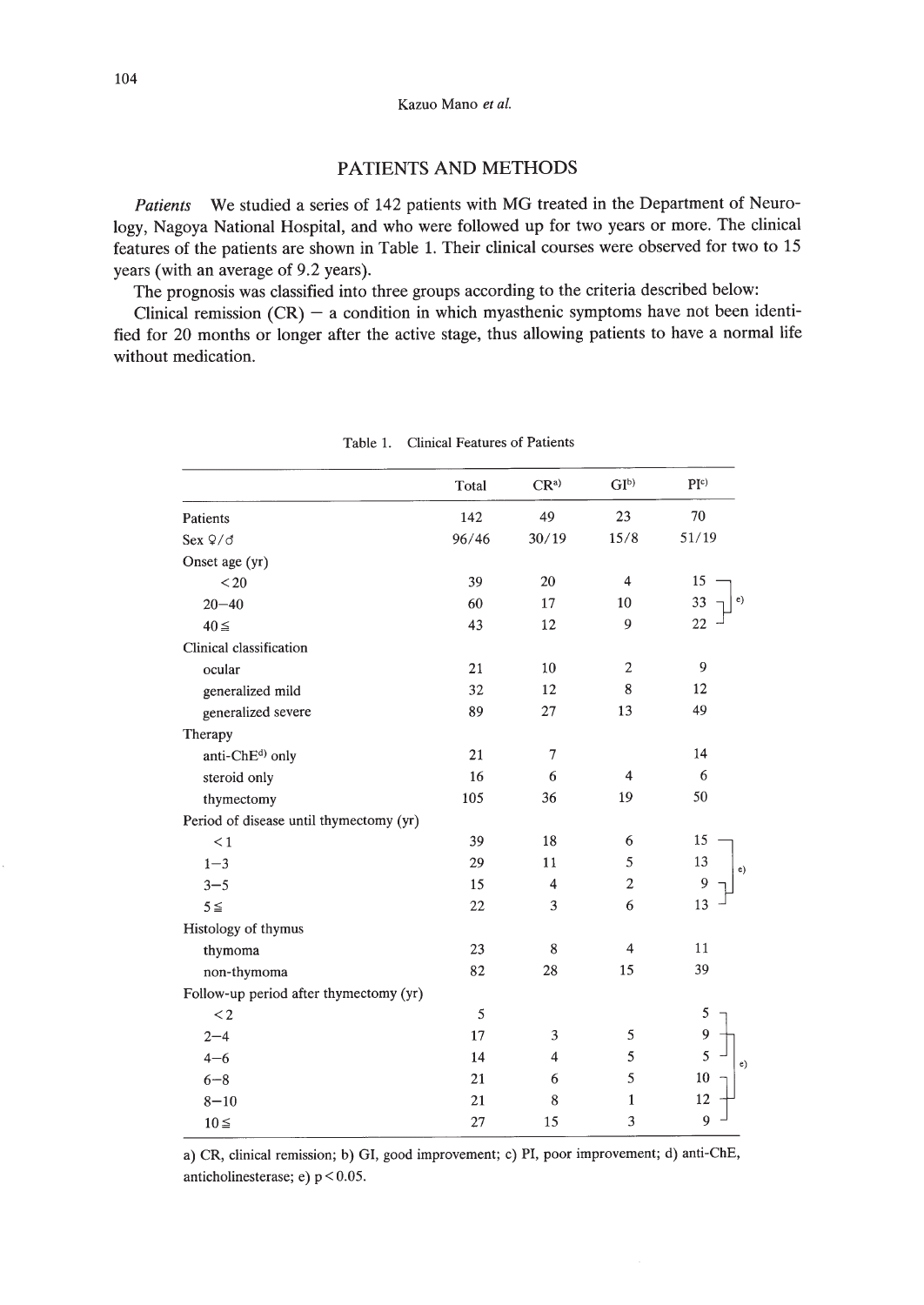Good improvement  $(GI)$  – a condition in which a normal life has been restored, but short occurrences of transient, easy fatiguability and a mild fluctuation of muscular strength are observed such that occasional medication is required.

Poor improvement  $(PI)$  – a condition in which a patient cannot be taken off medication, which is used periodically to sustain life.

*Electrophysiological study* The electrophysiological study was conducted on 35 patients (19 CR patients and 16 GI patients). SFEMG, the method advocated by Ekstedt and Stålberg<sup>10-12</sup>, was applied to the extensor digitorum communis (ECD) because it favored myasthenic manifestations in the active stage. SFEMGs were recorded with an electrode Medelec SF25 and analysed using a Medelec MS6 with an AA6 amplifier. Fifty discharges or more were recorded, and five to 10 discharges were superimposed on to light-sensitive paper. Variations in interpotential intervals were measured manually, and the mean consecutive difference (MCD) was calculated in microseconds (Fig. 1). The jitter value, equivalent to the grand total mean MCD of each patient, was obtained from 12 to 26 potential pairs, or an average of 19.4 pairs. The jitter value was used to compare the patients. This test was performed on 11 healthy adults (six men and five women between 26 and 67 years old), and showed the jitter value to be  $39.0 \pm 7.1$ (mean $\pm$ SD) usec. Therefore a jitter value of more than 54 usec was considered to be abnormal. Blocking was considered to be positive when it was observed in 10% or more of the potential pairs $12-14$ ).



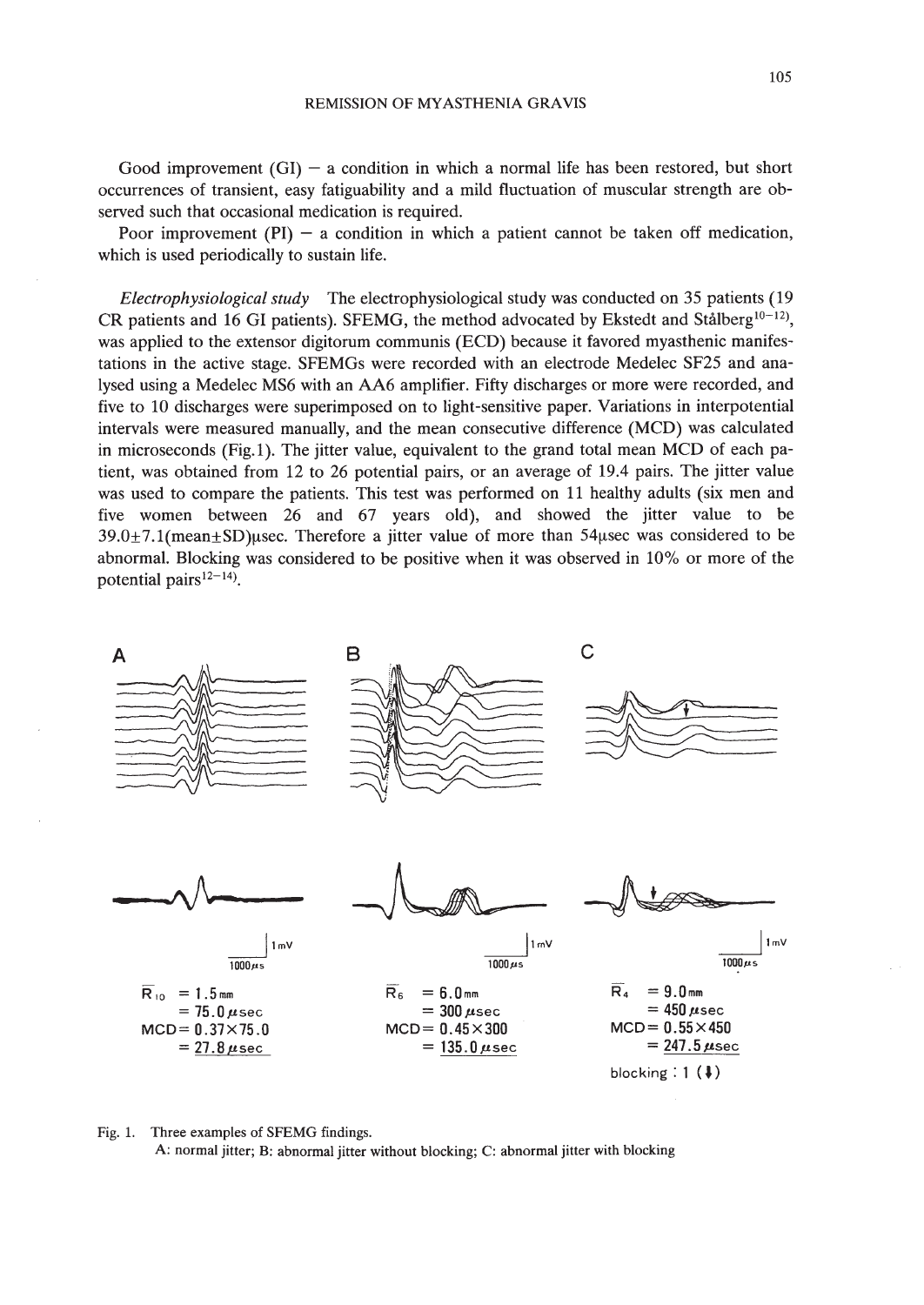#### Kazuo Mano *et al.*

*Measurement of anti-AChR antibody titer* In all 35 patients for whom SFEMG was employed, the serum anti-acetylcholine receptor (anti-AChR) antibody was measured by the antihuman IgG method using the AChR of a monkey (normal value  $< 0.16$ pmol/ml)<sup>15</sup>. The measurement of anti-AChR antibody and SFEMG were conducted on patients on the same day. The results of these tests were compared.

*Statistical analysis* Results between the various groups were compared using the  $\chi^2$  test and the mean values of two groups were compared using the two sample *t* test.

# RESULTS

*Clinical factors affecting the prognosis (Table* 1) The prognosis was significantly related to the age when the illness began, the length of the pre-thymectomy period and the length of the post-thymectomy period, but not to sex, therapy or histology of the thymus.

In the group of 39 patients who were less than 20 years old when the illness began, 20 patients  $(51\%)$  were in CR, 4 (10%) were in GI, and 15 (39%) were in PI. While, in the group of 103 patients with onset after the age of 20, 29 (28%) were in CR, 19 (18%) were in GI, and 55 (54%) were in PI. The difference between the two groups was significant ( $\chi^2$ =6.55, p < 0.05).

In the group of 39 patients who had a thymectomy less than one year from onset of the illness,  $18 (46%)$  were in CR,  $6 (15%)$  were in GI, and  $15 (39%)$  were in PI. Of 37 patients who had had the illness three years or more before a thymectomy, 7 (19%) patients were in CR, 8 (22%) were in GI, and 22 (59%) were in PI. The difference between the two groups was significant ( $\chi^2$ =6.01, p < 0.05). The remission rate was obviously lower as the pre-thymectomy period became longer. In the group of 36 patients who had had a thymectomy less than six years ago, there were 7 (19%) in CR, 10 (28%) in GI, and 19 (53%) in PI. In the group of 69 patients who had had a thymectomy six years ago or more, 29 (42%) were in CR, 9 (13%) were in GI, and 31 (45 %) were in PI. An increase in CR patients and a decrease in PI patients were observed in the latter group. The difference between the two groups was significant  $(\chi^2=6.68,$  $p < 0.05$ ).

*Electrophysiological study (Tables* 2 *and* 3) The results of the SFEMG examinations are shown in Tables 2 and 3 correlative to the clinical features of the patients. The number of patients who had both normal jitter and normal anti-AChR antibody was extremely small  $-3$  $(16%)$  of the 19 patients in CR and 1 (6%) of the 16 patients in GI, or a total of 4 (11%) of 35 patients examined. The incidence of patients with abnormal jitter in GI was significantly higher  $(\chi^2=4.27, p<0.05)$  than that of those in CR. Both the appearance and degree of blocking were higher in GI.

Abnormal jitter was correlated with the histology of the thymus, with the thymectomy-to-remission period, as well as with the period of remission.

Correlation with the histology of the thymus: All five thymoma patients demonstrated abnormal jitter. Of the 12 non-thymoma patients, only four (33%) demonstrated abnormal jitter. The difference between the patients with thymoma and those without thymoma was significant  $(\chi^2 = 3.90, p < 0.05)$ .

Correlation with the thymectomy-to-remission period: Of the 12 patients whose remission began less than three years after thymectomy, normal jitter was in 8 (67%) and abnormal jitter in 4 (33%). Of five patients who had had a thymectomy three years or more before remission began, jitter was abnormal in all of them. The difference between the two groups was of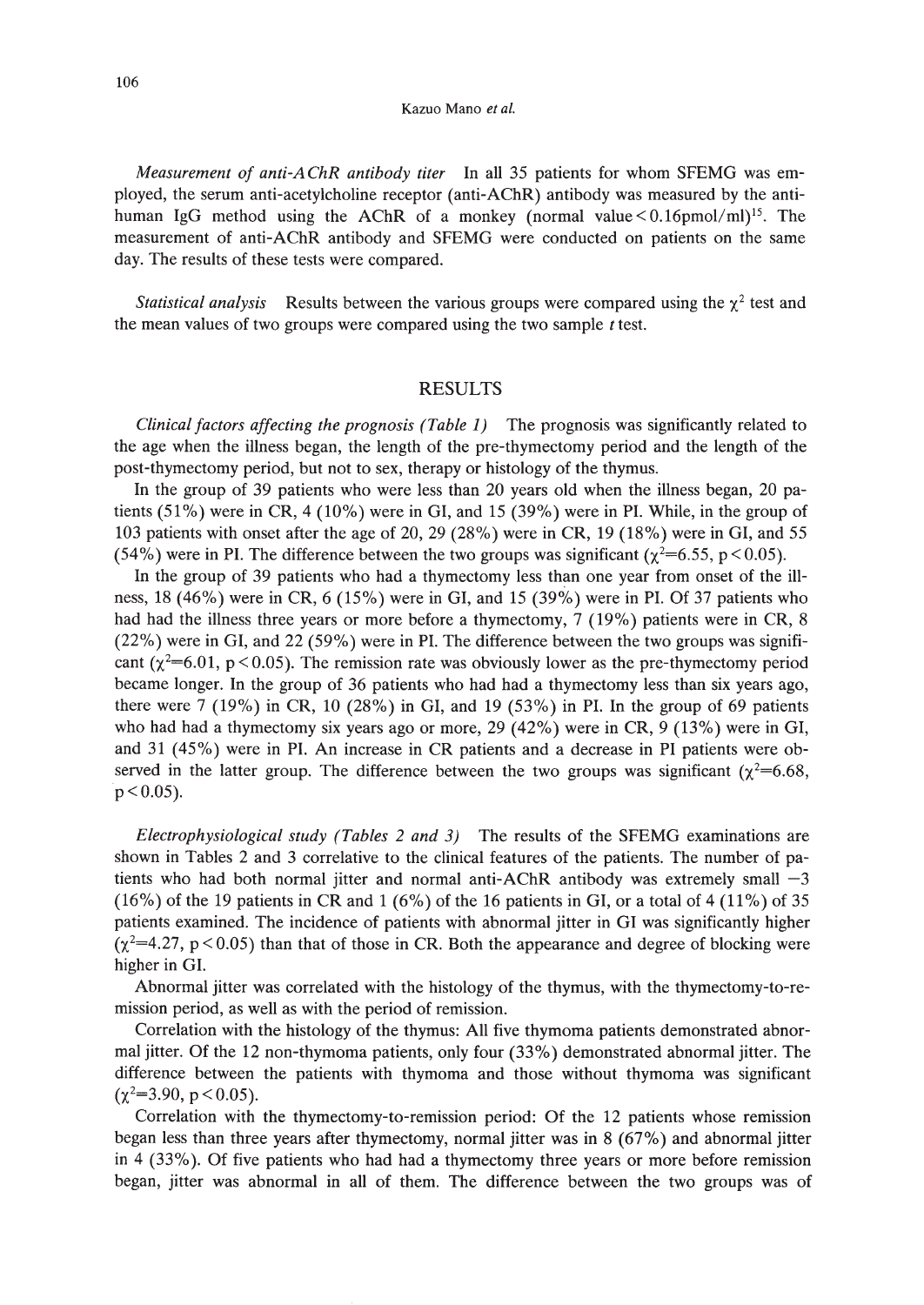| Jitter                                            | $CR^a$           |                  | GI <sub>p</sub>  |                         |
|---------------------------------------------------|------------------|------------------|------------------|-------------------------|
|                                                   | Normal           | Abnormal         | Normal           | Abnormal                |
| Paitents                                          | 10               | $9[2]^{d}$       | 3                | $13[5]$ <sup>e)</sup>   |
| Sex $9/6$                                         | 7/3              | 6[1]/3[1]        | 2/1              | 8[5]/5                  |
| Onset age (yr)                                    |                  |                  |                  |                         |
| < 20                                              | $\mathbf{1}$     | $\mathbf{2}$     |                  | $\mathfrak{Z}$          |
| $20 - 40$                                         | 7                | 3[1]             | $\mathbf{1}$     | 6[4]                    |
| $40 \leq$                                         | 2                | 4[1]             | $\boldsymbol{2}$ | 4[1]                    |
| Clinical classification                           |                  |                  |                  |                         |
| generalized mild                                  | 4                | $\boldsymbol{2}$ | 2                | 4[1]                    |
| generalized severe                                | 6                | 7[2]             | 1                | 9[4]                    |
| Therapy                                           |                  |                  |                  |                         |
| steroid only                                      | 2                |                  |                  | 1[1]                    |
| thymectomy                                        | 8                | 9[2]             | 3                | 12[4]                   |
| Period of disease until thymectomy (yr)           |                  |                  |                  |                         |
| $\leq 1$                                          | 4                | $\overline{4}$   |                  | 5[1]                    |
| $1 - 3$                                           | 3                | 4[1]             | 2                | 2[2]                    |
| $3 - 5$                                           | $\mathbf{1}$     |                  |                  | $\overline{c}$          |
| $5 \leq$                                          |                  | 1[1]             | 1                | 3[1]                    |
| Histology of thymus                               |                  |                  |                  |                         |
| thymoma                                           |                  | 5[1]             | $\boldsymbol{2}$ | 2[1]                    |
| non-thymoma                                       | 8                | e)<br>4[1]       | $\mathbf{1}$     | 10[3]                   |
| Period between thymectomy and examination (yr)    |                  |                  |                  |                         |
| $\leq$ 2                                          |                  |                  | $\mathbf 1$      | $\mathbf{1}$            |
| $2 - 4$                                           | 3                | 1[1]             | $\mathbf{1}$     | 2[1]                    |
| $4 - 6$                                           | $\mathbf{1}$     | 5                |                  | $\mathbf{1}$            |
| $6 - 8$                                           | $\mathbf{2}$     | $\mathbf{1}$     |                  | 4[2]                    |
| $8 - 10$                                          | $\mathbf{1}$     | 2[1]             |                  | 2[1]                    |
| $10 \leq$                                         | $\mathbf{1}$     |                  | $\mathbf{1}$     | 2                       |
| Period between thymectomy and remission (yr)      |                  |                  |                  |                         |
| $\leq 1$                                          | 2                |                  |                  |                         |
| $1 - 2$                                           | 4                | 2[1]             |                  |                         |
| $2 - 3$                                           | $\overline{c}$   | c)               |                  |                         |
| $3 \leq$                                          |                  | 5[1]             |                  |                         |
|                                                   |                  |                  |                  |                         |
| Period of remission (yr)<br>$\leq$ 2              | 3                |                  |                  |                         |
|                                                   | 3                | 1                |                  |                         |
| $2 - 4$                                           |                  | e)               |                  |                         |
| $4 - 6$                                           |                  | 3[1]             |                  |                         |
| $6 \leq$                                          | 4                |                  |                  |                         |
| Anti-AChR <sup>c</sup> ) antibody titer (pmol/ml) |                  |                  |                  |                         |
| < 0.16                                            | 3                | 4                | $\,1$            | 2[1]                    |
| $0.16 - 0.5$                                      |                  | 1                | $\mathbf{1}$     | 5[1]                    |
| $0.5 - 1.0$                                       | $\boldsymbol{2}$ |                  |                  | $\overline{\mathbf{c}}$ |
| $1.0 - 5.0$                                       | 5                | 4[2]             | $\,1$            | 3[2]                    |
| $5.0 \leq$                                        |                  |                  |                  | 1[1]                    |

Table 2. Correlation Between SFEMG Findings and Clinical Features

a) CR, clinical remission; b) GI, good improvement; c) anti-AChR, anti-acetylcholine receptor; d)  $[$  ]: no. of patients with blocking; e)  $p < 0.05$ .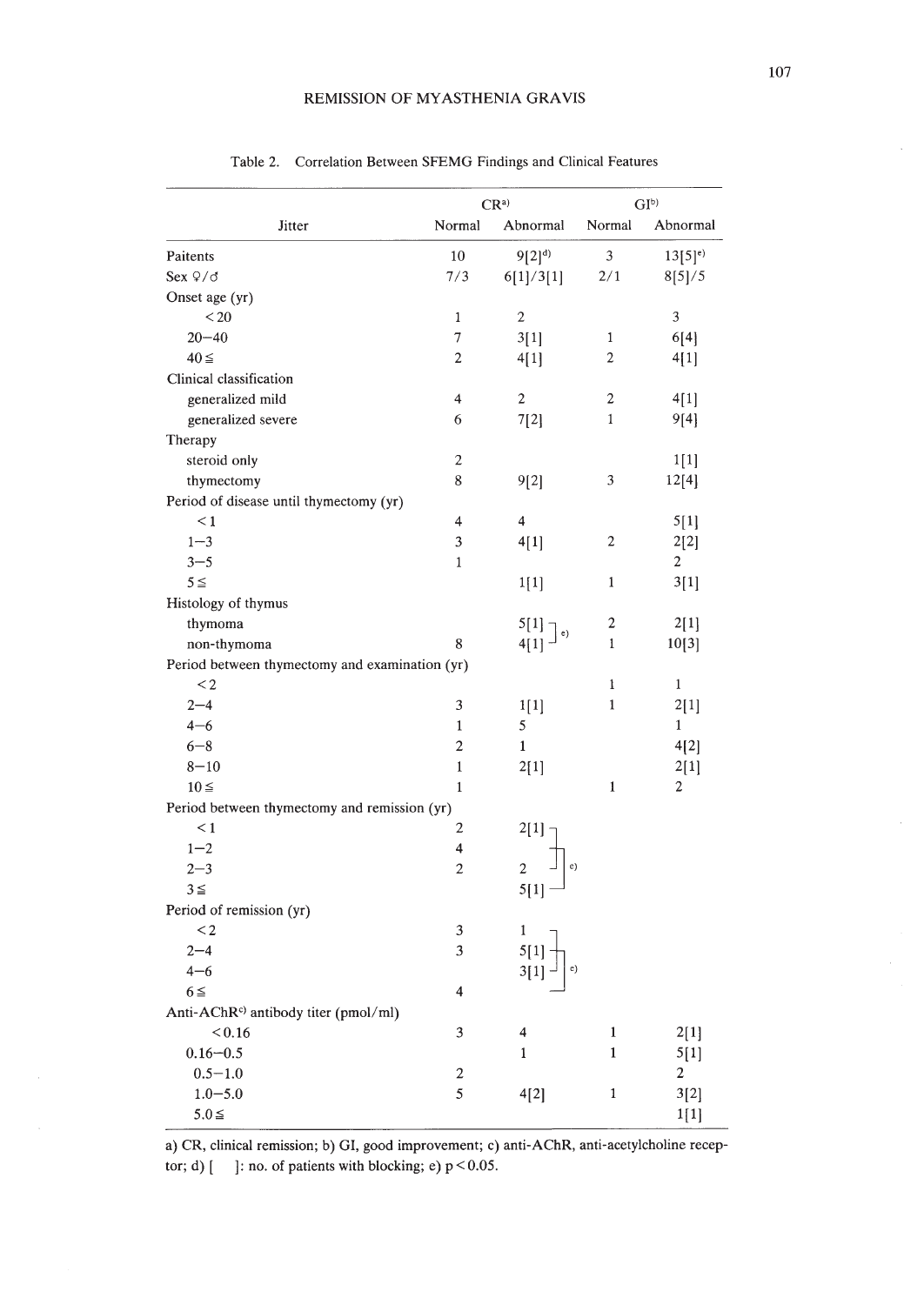| Antibody titer                                 | Normal jitter  |                | Abnormal jitter         |                 |
|------------------------------------------------|----------------|----------------|-------------------------|-----------------|
|                                                | Normal         | Abnormal       | Normal                  | Abnormal        |
| Patients                                       | 3              | $\overline{7}$ | $\overline{4}$          | 5               |
| Sex $9/6$                                      | 2/1            | 5/2            | 3/1                     | $3[1]/2[1]^{b}$ |
| Onset age (yr)                                 |                |                |                         |                 |
| $20$                                           |                | $\mathbf{1}$   |                         | $\overline{2}$  |
| $20 - 40$                                      | $\overline{c}$ | 5              | 2                       | 1[1]            |
| $40 \leq$                                      | $\mathbf{1}$   | $\mathbf{1}$   | $\overline{c}$          | 2[1]            |
| Clinical classification                        |                |                |                         |                 |
| generalized mild                               | $\overline{2}$ | $\overline{2}$ | $\overline{c}$          |                 |
| generalized severe                             | $\mathbf{1}$   | 5              | $\overline{2}$          | 5[2]            |
| Therapy                                        |                |                |                         |                 |
| steroid only                                   | $\overline{c}$ |                |                         |                 |
| thymectomy                                     | $\mathbf{1}$   | 7              | $\overline{\mathbf{4}}$ | 5[2]            |
| Period of disease until thymectomy (yr)        |                |                |                         |                 |
| $\leq 1$                                       | $\mathbf{1}$   | 3              | $\overline{c}$          | $\overline{c}$  |
| $1 - 3$                                        |                | 3              | $\overline{2}$          | 2[1]            |
| $3 - 5$                                        |                | $\mathbf{1}$   |                         |                 |
| $5 \leq$                                       |                |                |                         | 1[1]            |
| Histology of thymus                            |                |                |                         |                 |
| thymoma                                        |                |                | 2                       | 3[1]            |
| non-thymoma                                    | $\mathbf{1}$   | 7              | $\overline{2}$          | 2[1]            |
| Period between thymectomy and examination (yr) |                |                |                         |                 |
| $2 - 4$                                        | 1              | $\overline{2}$ |                         | 1[1]            |
| $4 - 6$                                        |                | $\mathbf{1}$   | 3                       | 2               |
| $6 - 8$                                        |                | $\overline{c}$ | $\mathbf{1}$            |                 |
| $8 - 10$                                       |                | $\mathbf{1}$   |                         | 2[1]            |
| $10 \leq$                                      |                | $\mathbf{1}$   |                         |                 |
| Period between thymectomy and remission (yr)   |                |                |                         |                 |
| $\leq 1$                                       |                | $\mathbf 2$    | 1                       | 1[1]            |
| $1 - 2$                                        | $\mathbf 1$    | 3              |                         |                 |
| $2 - 3$                                        |                | $\mathfrak{D}$ | $\mathbf{1}$            | $\mathbf{1}$    |
| $3 \leq$                                       |                |                | $\overline{c}$          | 3[1]            |
| Period of remission (yr)                       |                |                |                         |                 |
| $\lt 2$                                        | $\mathbf{1}$   | $\overline{c}$ |                         | $\mathbf{1}$    |
| $2 - 4$                                        | $\overline{c}$ | $\mathbf{1}$   | 3                       | 2[1]            |
| $4 - 6$                                        |                |                | $\mathbf{1}$            | 2[1]            |
| $6 \leq$                                       |                | 4              |                         |                 |

Table 3. Correlation Between Anti-AChR') Antibody Titer and Clinical Features of Patients in Clinical Remission

a) anti-AChR, anti-acetylcholine receptor; b) [ ]: no. of patients with blocking.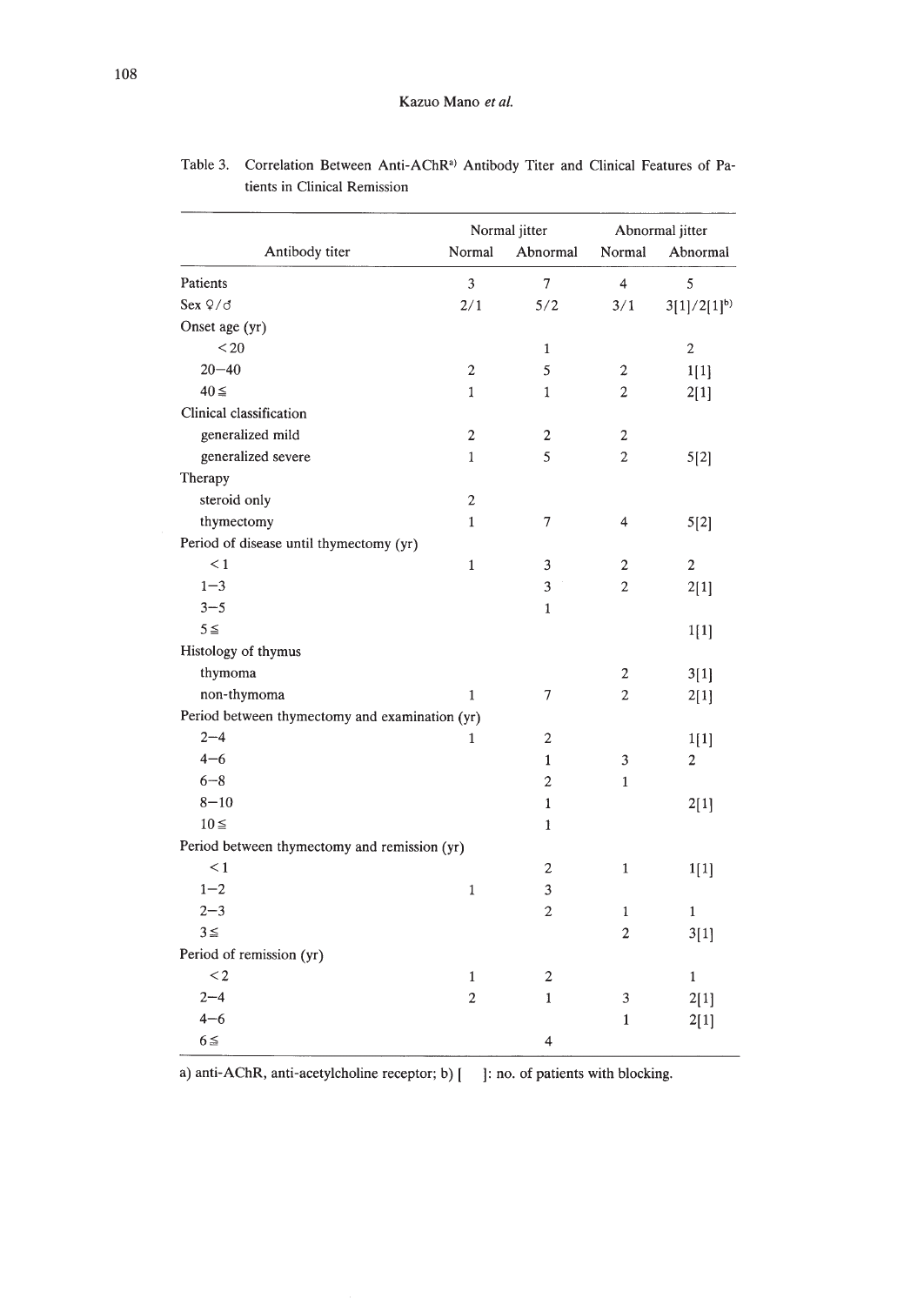noticeable importance  $(\chi^2=3.90, p<0.05)$ .

Correlation with the period of remission: Of 15 patients who had been in remission for less than six years, 6 (40%) had normal jitter and 9 (60%) had abnormal jitter. All four patients who had been in remission for six years or more showed normal jitter.

The SFEMG re-examination was performed after seven to 13 months (an average of 11.2 months) on five CR patients with abnormal jitter values. The jitter values improved in 4 (80%) patients and blocking disappeared in all five patients.

*Anti-AChR antibody titer (Tables* 2 *and* 3) Anti-AChR antibody titers (normal value  $<$  0.16pmol/ml), as well as SFEMG, were measured simultaneously in 19 CR patients. There were 7 (37%) normal patients and 12 (63%) abnormal patients. The distribution of antibody titers in abnormal patients fell between 0.18 and 3.97pmol/ml (mean 1.72pmol/ml). While in 16 GI patients, 3 (19%) were normal and 13 (81%) were abnormal. Distribution of the titer ranged from 0.21 to 18.2pmol/ml with a mean of  $2.14$ pmol/ml. The difference in incidence and degree of anti-AChR antibody titer abnormality, however, was not significant between CR and GI patients.

Correlation between abnormality in anti-AChR antibody titer and clinical features among patients in CR was examined. No significant differences could be detected for any of the clinical features.

Chronological follow-up was done on 11 of 19 patients in CR. Seven of them showing an abnormal titer at the active stage showed a tendency for the titer to decrease even during the period of remission.

## DISCUSSION

(1) Does true remission exist in MG patients?

In our study 49 (35%) of the 142 patients had clinical remission, i.e., no myasthenic symptoms have been noticed for more than 20 months without medication following the active stage. This means that a stable condition in which medication is unnecessary can frequently be obtained.

However, such a stable condition does not always mean that electrophysiological or immunological abnormalities have disappeared. SFEMG is the most sensitive clinicality applicable examination and the most reasonable electrophysiological method to evaluate the neuromuscular transmission quantitatively<sup>13</sup>). Sanders et al.<sup>14</sup> observed abnormal jitter in 7 of 9 patients in remission, while they could detect no abnormality in repetitive stimulation tests conducted on 4 of the 9 patients. Emeryk et al.<sup>16</sup> found abnormal jitter in 17 (85%) of 20 patients in remission. We obtained a lower rate of abnormal jitter than these previous reports because we more strictly defined both clinical remission and the criteria for abnormal jitter.

Existence of the anti-AChR antibody is the cardinal cause of MG. The titer of the antibody indicates the activity of the disease especially in case of patients who have shown a positive antibody in the active stage. Limburg et al.<sup>17)</sup> found a positive anti-AChR antibody in 19 (79%) of 24 MG patients in remission. It was positive in 12 (63%) of our 19 CR patients, showing a similar result.

So far there has been no comparative study on jitter values and anti-AChR antibody titers occurring simultaneously in CR patients. Our study, however, has proven that true remission with normal jitter and without the antibody may occur only rarely in MG patients.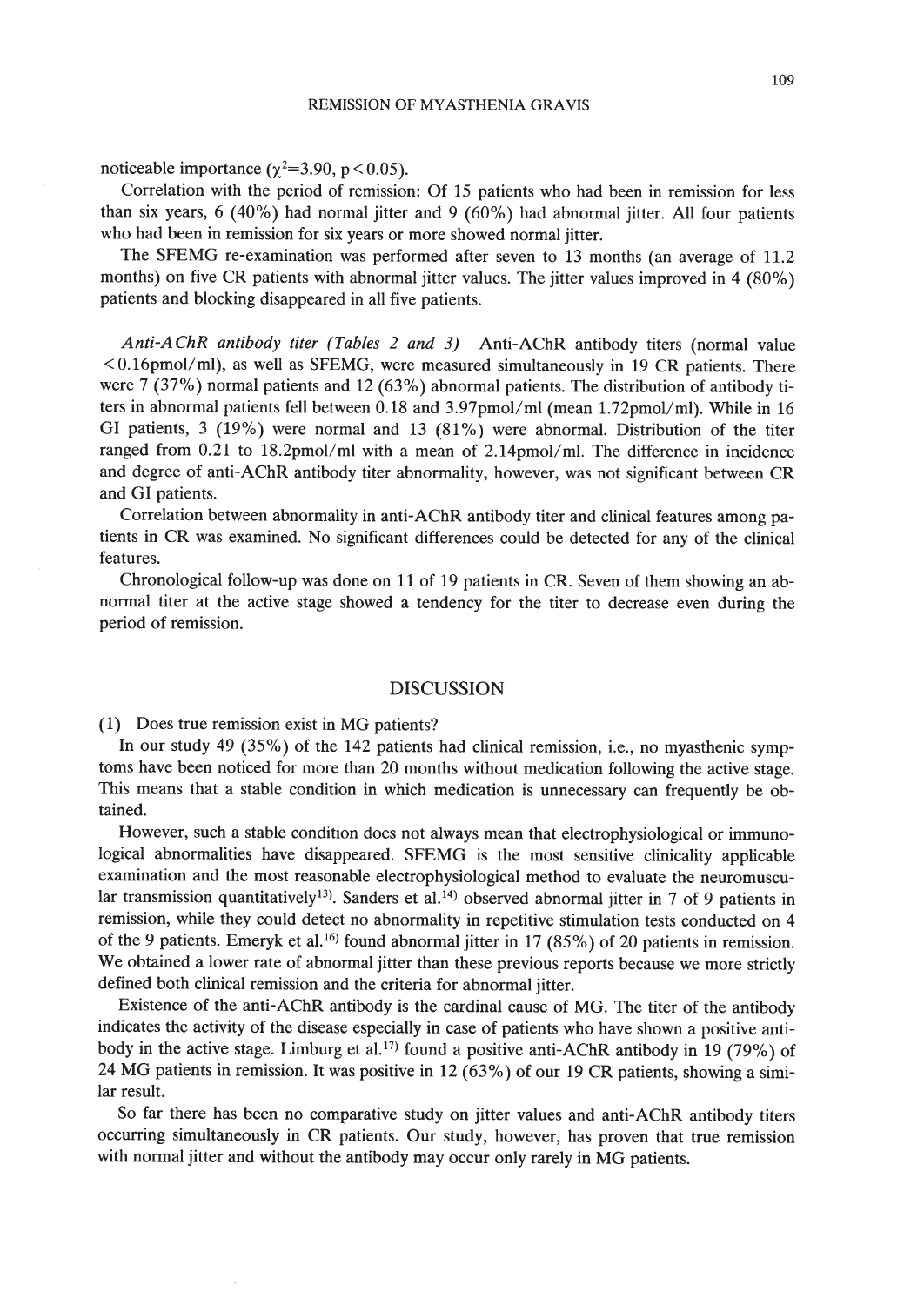(2) Clinical features necessary to obtain CR

In our patients, the following factors were proved necessary to have a 40% or higher remission rate: onset before the age of 20 years, a period of less than one year before thymectomy, a period of less than three years from thymectomy to remission, and a remission period of longer than six years after thymectomy.

Based upon the previous reports<sup>8,18-22</sup> and our own results, age of initial onset and pre-thymectomy period are considered to be the most important factors in predicting the prognosis of MG patients. Clinical observations disclose that the age of onset is closely related to clinical severity, therapeutic effects and histology of the thymus<sup>8,23,24</sup>). Remission rate is known to be high in patients with a pre-thymectomy period of less than three years<sup>8,9,18-20</sup>), and it becomes higher as the post-thymectomy period becomes longer<sup>5,25,26</sup>).

The previous reports are not always consistent on the correlation between the prognosis and the thymic histology exclusive of thymoma. In some reports<sup>2,19,26,27)</sup> the effect of thymectomy was better in patients with an atrophic thymus, while in others<sup>4,28,29,30</sup>) thymectomy was more effective among patients with a hyperplastic thymus. Thus, the thymus must playa key role in the occurrence of MG; nevertheless, the significance of thymic lesion remains unclear and further study is required.

Spontaneous remission may occasionally occur only in patients with an ocular or a mild, generalized type of MG and with juvenile onset. We should follow up patients who develop MG as a juvenile and who have an ocular or a mild, generalized type, for two to three years after its onset. In a severe, generalized type, the sooner the thymectomy is performed the better the prognosis is because no spontaneous remission can possibly occur without it. Our study revealed that it would be reasonable to evaluate thymectomy in six years.

#### (3) Pathophysiology of CR patients

The pathophysiology of each group will be discussed, based upon abnormalities in jitter and anti-AChR antibody.

*The normal jitter/normal anti-AChR group (three patients)* Since SFEMG was done on EDC only, false negative cannot be completely denied. However, it has been proven that only a small number of patients can have a remission without any abnormalities in their examination results.

*The normal jitter/abnormal anti-A ChR group (seven patients)* It has been assumed that the acting site of the antibody does not coincide with the ACh binding site since correlation is not always seen between myasthenic symptoms and anti-AChR antibody titer<sup>17,32,33</sup>). Diversity of the antibody binding site is known, and it has been proven that discrepancy between the titer of antibody and dysfunction of neuromuscular transmission can occur<sup>34-36</sup>).

*The abnormal jitter/normal anti-A ChR group (four patients)* Waning in amplitude of motor endplate potential during repetitive muscle contraction is likely to cause jitter abnormality<sup>13)</sup>. Amplitude of endplate potential shows a decline in the number of ACh receptors at the endplate. This decline is caused either by an anti-AChR antibody, which promotes destruction and degradation, or by immunopharmachological blocking. These findings suggest normal anti-AChR antibody titer is false negative; therefore, it is of importance to measure the blocking antibody.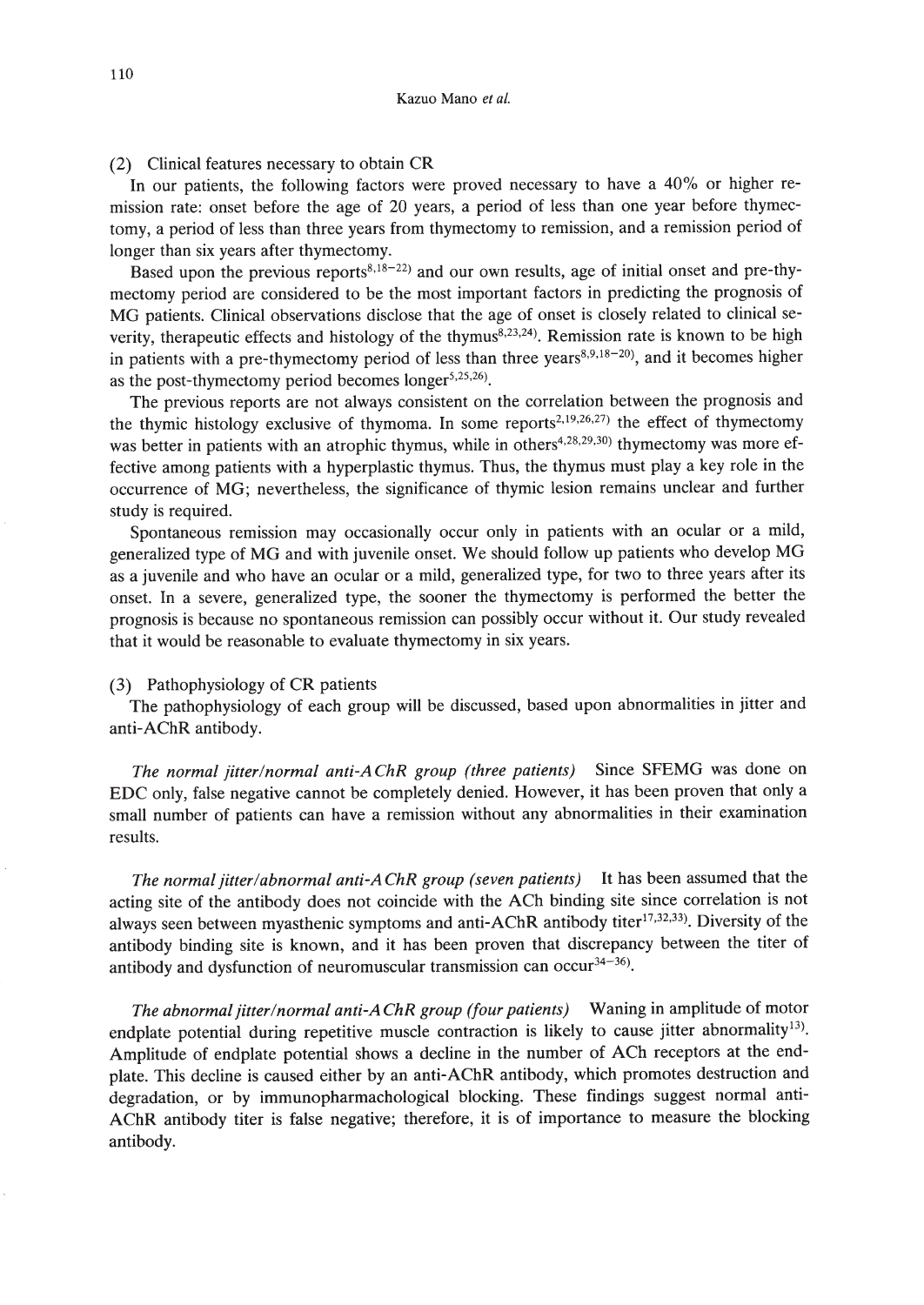#### REMISSION OF MYASTHENIA GRAVIS

*The abnormal jitter/abnormal anti-AChR group (five patients)* Abnormal jitter reflects the action of an anti-AChR antibody against an ACh receptor. There may be a similarity in the pathophysiology between CR patients and active MG patients. Konishi et al.<sup>37)</sup> reported that muscular strength was more closely correlated to the degree of blocking than to the extension of jitter values. Slight blocking of 10.0% to 16.7% in our CR patients is not supposed to reflect on their daily activities or muscle strength. But this group can be regarded as the group with the greatest potential of disease recurrence.

# (4) Chronological change in electrophysiological and immunological parameters

Little is known about the chronology of electrophysiological and immunological parameters in the clinical remission patients. Our longitudinal investigation of jitter values and anti-AChR antibody titer leads us to believe that both electrophysiological and immunological functions are apt to improve continuously in CR patients. It is also suggested that abnormal jitter exists in most patients at the beginning of CR. The SFEMG examination, therefore, is considered to be useful in predicting recurrence through quantitative evaluation of neuromuscular transmission. Conclusively, we would like to point out the necessity for repeated and careful SFEMG examinations with measurement of anti-AChR antibody, especially in patients who have been in CR less than six years and who have abnormal jitter values.

## ACKNOWLEGEMENTS

The authors would like to express their sincere gratitude to Prof. Erik Staiberg, University Hospital, Uppsala, for his invaluable advice and criticism of the manuscript, and to Prof. Norio Fujiki, Fukui Medical School, for encouraging us to realize this study.

## REFERENCES

- 1) Simpson, J.A.: An evaluation of thymectomy in myasthenia gravis. *Brain,* 81, 112-144 (1958).
- 2) Perlo, V.P., Amason, B., Poskanzer, D., Castleman, B., Schwab, RS., Osserman, K.E., Papatestis, A., Alpert, L. and Kark, *A.:* The role of thymectomy in the treatment of myasthenia gravis. *Ann.* N. Y. *A cad.* Sci., 183,308-315 (1971).
- 3) Emeryk, B. and Strugalska, M.H.: Evaluation of results of thymectomy in myasthenia gravis. J. *Neurol., 211,* 155-168 (1976).
- 4) Buckingham, J.M., Howard, F.MJr., Bernatz, P.E., Payne, W.S., Harrison, E.GJr., O'Brien, P.c. and Weiland, L.H.: The value of thymectomy in myasthenia gravis: A computer-assisted matched study. *Ann. Surg.,* 184,453-458 (1976).
- 5) Rodriguez, M., Gomez, M.R., Howard, F.MJr. and Taylor, W.F.: Myasthenia gravis in children: long-term follow-up. *Ann. Neurol.,* 13,504-510 (1983).
- 6) Mulder, D.G., Herrmann, CJr., Keesey, J. and Edwards, H.: Thymectomy for myasthenia gravis. *Am.* J. *Med.,* 146, 61-66 (1983).
- 7) Scadding, G.K., Havard, C.W.H., Lange, M.J. and Domb, I.: The long term experience of thymectomy for myasthenia gravis. 1. *Neurol. Neurosurg. Psychiatry,* 48, 401-406 (1985).
- 8) Papatestas, A.E., Genkins, G., Kornfeld, P., Eisenkraft, J.B., Fagerstrom, RP., Pozner, J. and Aufses, A.H.Jr.: Effects of thymectomy in myasthenia gravis. *Ann. Surg.,* 206, 78-88 (1987).
- 9) Durelli, L., Maggi, G., Casadio, C., Ferri, R., Rendine, S. and Bergamini, L.: Actuarial analysis of the occurrence of remissions following thymectomy for myasthenia gravis in 400 patients. J. *Neurol. Neurosurg. Psychiatry,* 54, 406-411 (1991).
- 10) Ekstedt, J., Nilsson, G. and Stålberg, E.: Calculation of the electromyographic jitter. J. Neurol. Neurosurg. *Psychiatry,* 37, 526-539 (1974).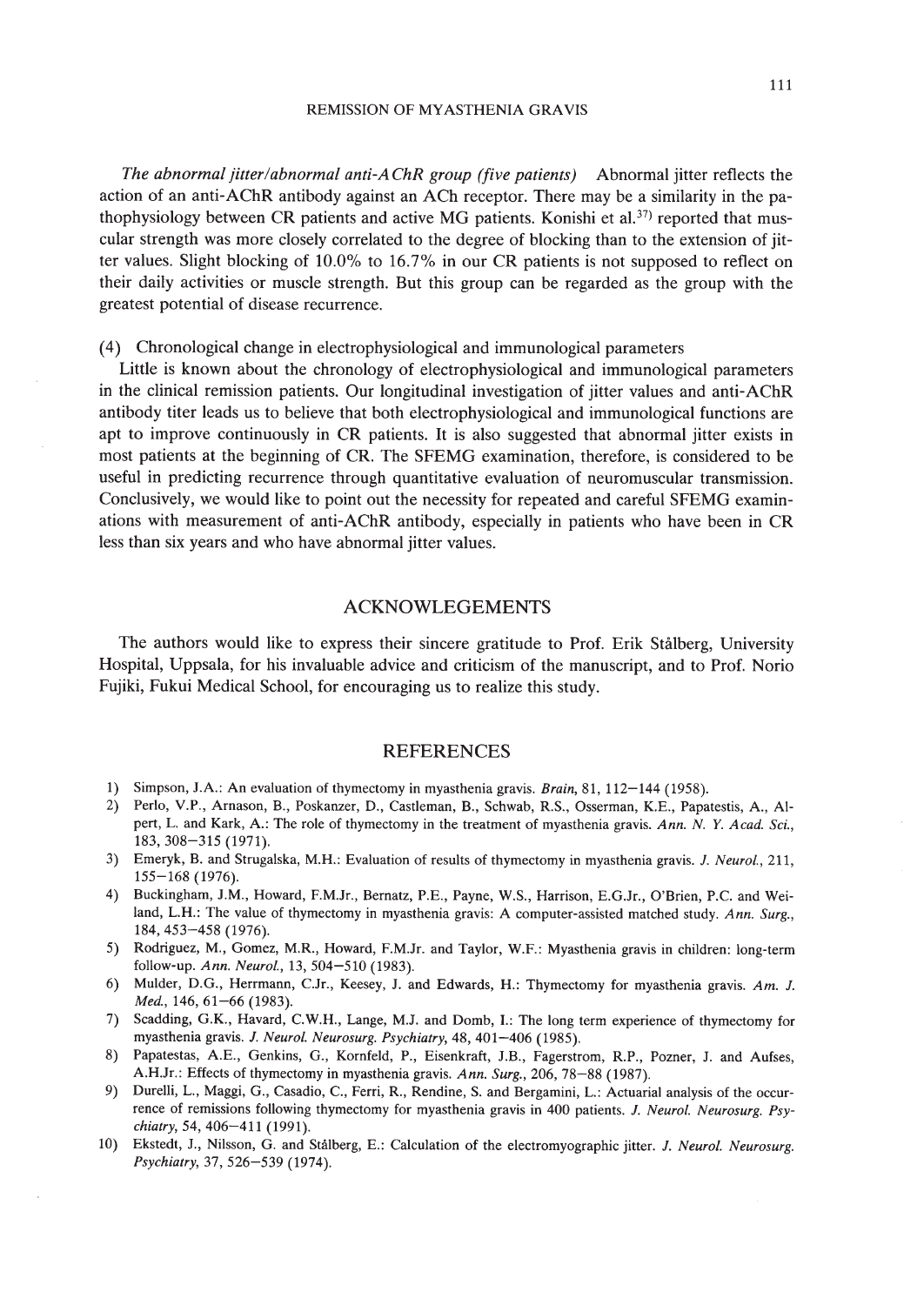#### Kazuo Mano *et al.*

- 11) Stalberg, E., Ekstedt, J. and Broman, A: Neuromuscular transmission in myasthenia gravis studied with single fibre electromyography. J. *Neurol. Neurasurg. Psychiatry,* 37, 540-547 (1974).
- 12) Stalberg, E. and Trontelj, J.V.: Single fiber electromyography. pp.33-64 (1979), The Mirvalle Press Ltd., Ols Working, Surrey.
- 13) Stalberg, E.: Clinical electrophysiology in myasthenia gravis. J. *Neural. Neurosurg. Psychiatry,* 43, 622-633 (1980).
- 14) Sanders, 0.8., Howard, J.F.Jr. and Jones, T.R: Single-fiber electromyopraphy in myasthenia gravis. *Neurology,* 29, 68-76 (1979).
- 15) Lindstrom, J.M., Seybold, M.E., Lennon, V.A, Whittingham, S. and Duane, D.O.: Antibody to acethylcholine receptor in myasthenia gravis. *Neurology,* 26,1054-1059 (1976).
- 16) Emeryk, 8., Rowinska, K. and Nowak-Michalska, T.: Do true remissions in myasthenia gravis really exist? An electrophysiological study. J. *Neurol.,* 231, 331-335 (1985).
- 17) Limburg, P.C., The, T.H., Hummel-Tappel, E. and Oosterhuis, H.J.G.H.: Anti-acethylcholine receptor antibodies in myasthenia gravis. Part 1. Relation to clinical parameters in 250 patients. J. *Neurol. Sci., 58,* 357-370 (1983).
- 18) Seybold, M.E., Howard, F.M.Jr., Duane, D.O., Payne, W.S. and Harrison, E.G.Jr.: Thymectomy in juvenile myasthenia gravis. *Arch. Neurol.,* 25, 385-392 (1971).
- 19) Genkins, G., Papatestas, A.E., Horowitz. S.H. and Kornfeld, P.: Studies in myasthenia gravis: Early thymectomy. Electrophysiologic and pathologic correlations. *Am.* J. *Med.,* 58, 517-524 (1975).
- 20) Oosterhuis, H.J.: Observations of the natural history of myastheia gravis and the effect of thymectomy. *Ann. N.* Y. *Acad. Sci.,* 377,678-690 (1981).
- 21) Monden, Y, Nakahara, K., Kagotani, K., Fujii, Y., Nanjo, S., Masaoka, A and Kawashima, Y: Effects of preoperative duration of symptoms on patients with myasthenia gravis. *Ann. Thome. Surg.,* 38, 287-291 (1984).
- 22) Donaldson, D.H., Ansher, M., Horan, S., Rutherford, R.B. and Ringel, S.P.: The relationship of age to outcome on myasthenia gravis. *Neurology,* 40, 786-790 (1990).
- 23) Compston, D.AS., Vincent, A, Newsom-Davis, J. and Batchelor, J.R: Clinical pathological, HLA antigen and immunological evidence for disease heterogeneity in myasthenia gravis. *Brain*, 103, 579-601 (1980).
- 24) Fukuyama, Y., Hirayama, K. and Osawa, M.: Epidemiological and clinical features of childhood myasthenia gravis in Japan. In *Myasthia gravis,* edited by Jpn. Med. Res. Found. pp.19-27 (1981) Univ. of Tokyo Press, Tokyo.
- 25) Jaretzki, A. III, Penn, AS., Younger, D.S., Wolff, M., Olarte, M.R., Lovelace, R.E. and Rowland, L.P.: "Maximal" thymectomy for myasthenia gravis. J. *Thome. Cardiovasc. Surg.,* 95, 747-753 (1988).
- 26) Papatestas, AE., Alpert, L.I., Osserman, K.E., Osserman, R.S. and Kark, AE.: Studies in myasthenia gravis: Effects of thymectomy. Results on 185 patients with nonthymomatous and thymomatous myasthenia gravis, 1941-1969. *Am.* J. *Med.,* 50, 465-474 (1971).
- 27) Vetters, J.M. and Simpson, J.A.: Comparison of thymic histology with response to thymectomy in myasthenia gravis. J. *Neurol. Neurosurg. Psychiatry,* 37,1139-1145 (1974).
- 28) Cohn, H.E., Solit, RW., Schatz, N.J. and Schlezinger, N.: Surgical treatment in myasthenia gravis. A 27 year experience. J. *Thome. Cardiovasc. Surg.,* 68,876-885 (1974).
- 29) Sambrook, M.A., Reid, H., Mohr, P.O. and Boddie, H.G.: Myasthenia gravis: clinical and histological features in relation to thymectomy. J. *Neurol. Neurosurg. Psychiatry,* 39, 38-43 (1976).
- 30) Rubin, J.W., Ellison, R.G., Moore, H.V. and Pai, G.P.: Factors affecting response to thymectomy for myasthenia gravis. J. *Thome. Cardiovasc. Surg.,* 82, 720-728 (1981).
- 31) Tindall, R.S.A.: Humoral immunity in myasthenia gravis: biochemical characterization of acquired clinical correlations. *Ann. Neural.,* 10,437-447 (1981).
- 32) Roses, A.D., Olanow, C.W., McAdams, M.W. and Lane, R.J.M.: No direct correlation between serum antiacetylcholine receptor antibody levels and clinical state of individual patients with myasthenia gravis. *Neurology,* 31,220-224 (1981).
- 33) Vincent, A., Newsom-Davis, J., Newton, P. and Beck, N.: Acetylcholine receptor antibody and clinical response to thymectomy in myasthenia gravis. *Neurology,* 33,1276-1282 (1983).
- 34) Newson-Davis, J., Willcox, N., Schluep, M., Harcourt, G., Vincent, A, Mossman, S., Wray, D. and Burges, J.: Immunological heterogeneity and cellular mechanisms in myasthenia gravis. *Ann. N.* Y. *A cad. Sci., 505,* 12-26 (1987).
- 35) Vincent, A, Whiting, P.J., Schluep, M., Heidenreich, F., Lang, B., Roberts, A., Willcox, N. and Newsom-Davis, J.: Antibody heterogeneity and specificity in myasthenia gravis. *Ann. N.* Y. *A cad. Sci.,* 505, 106-120 (1987).